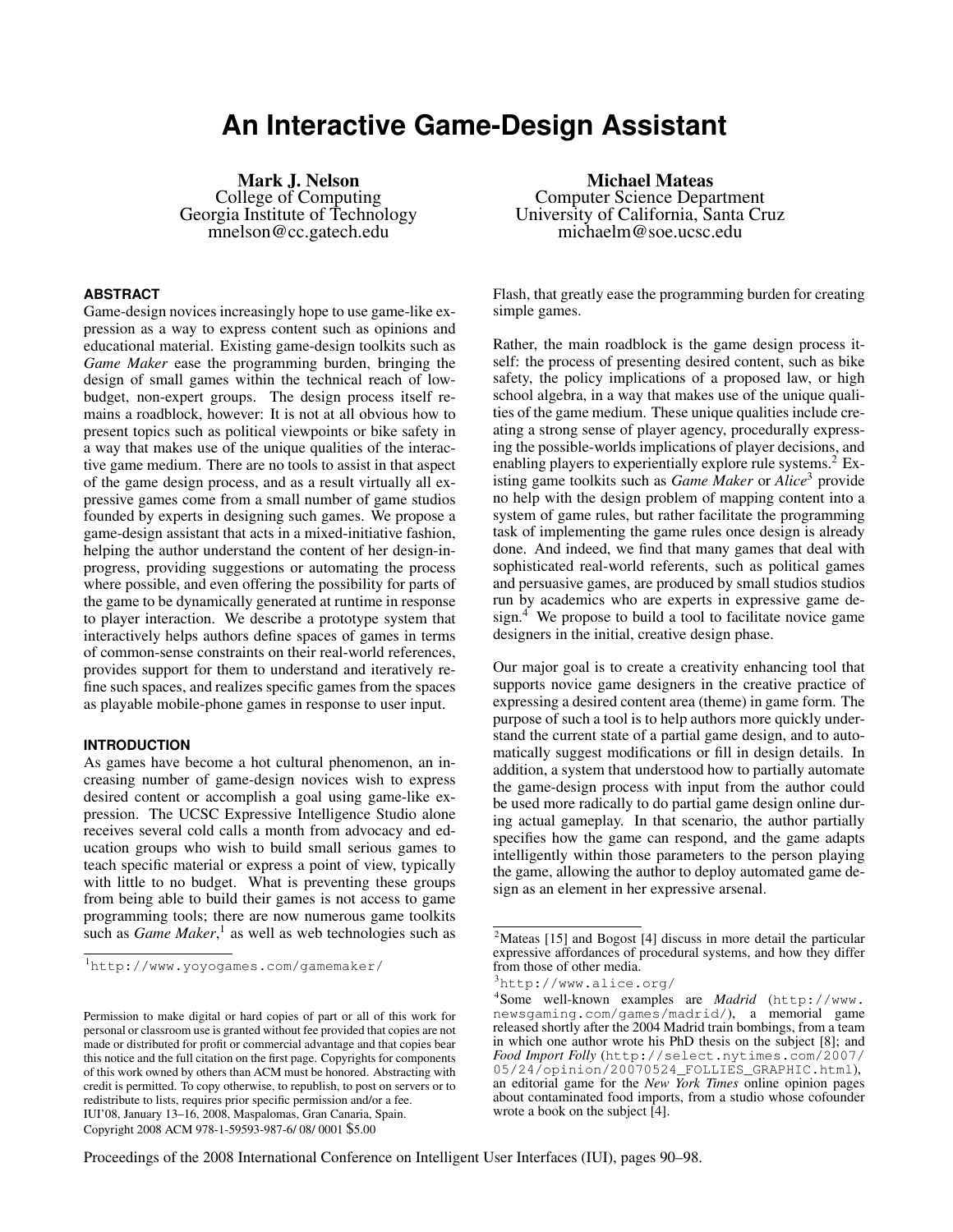In this paper we present a prototype game-design assistant as a first step towards that goal. This system helps an author interactively define spaces of games in terms of constraints on their real-world references. A space of games is something like, for example, "a game where an attacker chases a target and the target tries to get away"—our focus initially is on mapping thematic content into game spaces, not on reasoning about and generating abstract game rules. The author specifies the nouns and verbs in the game, and defines constraints over real-world referents using the ConceptNet [13] and WordNet [7] databases of common-sense knowledge. Since these knowledge bases are large, yet incomplete (often in unexpected ways), we help the author understand the implications of their current design (as the system understands it) as they add and modify constraints, and provide a way of efficiently browsing through the databases to suggest useful additions.

The author then provides mappings from the terms in their game space to slots in templated stock games that are implemented in literal executable code. Since the author-provided constraints define a space of games rather than a specific game, they allow for partial game-generation at runtime, constrained by the author's goals. In our current prototype, the author can either select a concrete game in which specific nouns and verbs that satisfy the constraints have been mapped to a stock game, or can deploy the generative space of games as specified by the constraints. In the latter case, the player asks for a game about a specific noun and verb, and games from the author-defined space of games are chosen based on their similarity to the player's request. The specific game is then mapped to the stock executable implementation by the author-defined mapping rules, and generated as a playable game. Of course in the long run we would like to support an author in designing the game mechanics as well, but for now this approach allows us to focus specifically on how to support an author in reasoning about a game's real-world references to produce a deployable game that customizes those references in response to the player.

Finally, we demonstrate some examples of using our gamedesign assistant to specify sensible game spaces that can be mapped on to micro-games in the style of Nintendo's *WarioWare* series. These are small games, typically lasting a few seconds, that involve one simple element of gameplay such as "dodge the car". We choose this domain as an example because its gameplay is simple enough to allow a focus specifically on the real-world references rather than the game mechanics, yet the space of possibilities is rich enough for the series to be interesting to game designers [10].

#### **FACTORING THE GAME-DESIGN PROCESS**

To assist with and partially automate the game-design process, we find it useful to factor it into several components.<sup>5</sup> We've previously proposed [17] a model of game design that uses four main interrelated components: the *abstract game mechanics* that specify a game's state and state evolution; the *concrete game representation* that specifies how these abstract mechanics are represented to the player; the *control mappings* that specify how the user interacts with the game state; and the *thematic content* that comprises the game's real-world references.

A game's abstract game mechanics specify an abstract game state and how this state evolves over time, both autonomously and in response to player interaction. In an typical arcade game, abstract state would include things such as time limits, health meters, player status, and so on. In a game like chess, the abstract game mechanics are specified by the rules of the game. Specific games make concrete design commitments within more general spaces of games; for example, chess is one particular set of rules for a symmetric, 2D, tilebased game. In *WarioWare* games, the abstract mechanics are usually a single rule, such as "avoid being hit for five seconds".

Concrete game representation specifies how the abstract mechanics are instantiated and represented to the player in a concrete game world; that is, the audio-visual representation of the abstract game state. A time limit, for example, might be represented as a literal clock on screen, by the position of some object on the screen, or even by the tempo of the music. In *WarioWare*, one concrete representation of the "avoid being hit for five seconds" abstract mechanic is a dodging game in which the player has to move around in a 2d top-down view and avoid getting hit. General knowledge about representational strategies for different types of abstract game states (and state transitions) constitutes a visual design space. Holding the abstract mechanics domain constant while changing the game representation domain results in a new overall design space, such as taking a 2D, third-person game and making a 3D, first-person version.

Thematic content comprises the real-world references expressed by the game. For example, the game *Tapper* takes place in a bar, with beer glasses, customers, and so on; *Diablo* takes place in a fantasy world with swords and monsters; *The Sims* takes place in a suburban house; and a *WarioWare* dodging game might have a person on a road dodging cars. The thematic knowledge domain comprises the common-sense knowledge about the real-world domain being expressed in the game. Holding the other domains constant while changing the thematic content domain results in a new overall design space, such as taking *Tapper*, a 2D resource-management game set in a bar, and changing its domain to a fast-food restaurant.

Finally, control mapping describes the relationship between physical player inputs, such as button presses and joystick movement, and modification of abstract game state. In *Tapper*, a bar-serving game, pressing a button at the tap begins filling a mug, while releasing the button stops filling and, if the mug is full, automatically slides it down the bar. Possible alternative mappings for filling the beer might have included repeatedly pumping the joystick back and forth, repeatedly hitting a button, holding the joystick down for a specified period of time, etc. (to say nothing of alternate physical control

 $5$ Note that while we'd like this to be a plausible model of game design, our focus is on a model useful for our purposes, not on analyzing how human game designers actually operate.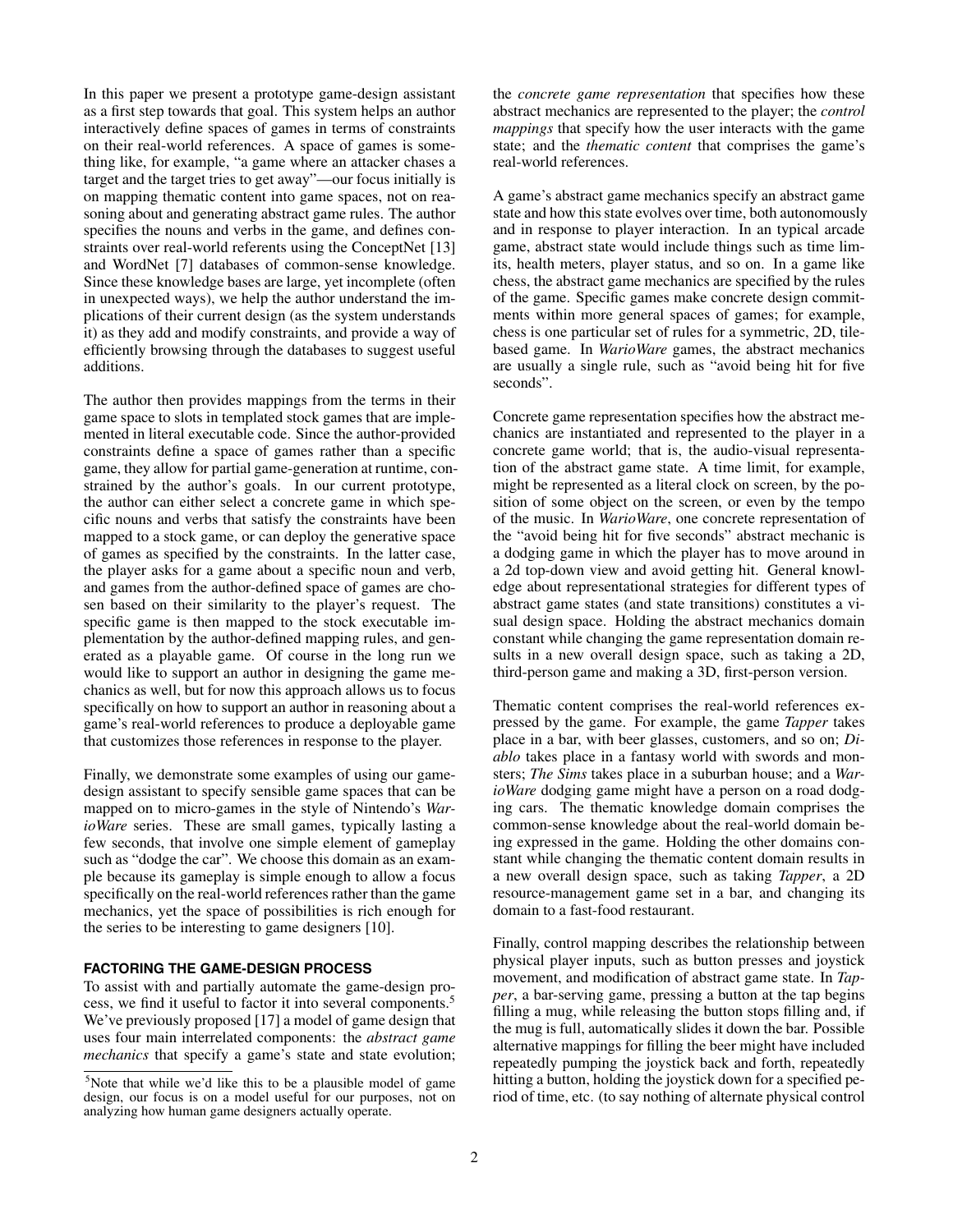mechanisms such as dancepads or gestural controllers).

## **Existing systems**

Two lines of existing research aim to automate or assist with videogame design in general. Game-design toolkits such as *Game Maker* and *Alice* allow users to interactively define objects that should appear in the game, their appearance, and how they should interact with each other. These tools generally provide "wizards" to automate certain common tasks, such as defining how collision detection between pairs of objects should work. Game-generation systems, meanwhile, completely automate game design within a predefined space of possibilities. For example, METAGAMER [20] generates chess-like games, parameterized by user-tunable characteristics such as locality of movement.

Understood in terms of our categories of game design, gamedesign toolkits generally collapse abstract game mechanics and concrete game representation, and then assist with specifying this unified mechanics/representation. The user specifies what objects will be on screen and how they'll interact with each other, which simultaneously specifies the mechanics and how they'll be represented. Control mappings are then assigned directly to objects of the concrete representation by mix and matching certain stock sets of controls, *e.g.* by assigning the arrow keys to control a particular object's position.

Existing automated game design systems hold some knowledge categories of game-design fixed and focus their generation effort on variations within one or two of the remaining categories. METAGAMER [20], for example, literally generates abstract game mechanics, producing as its output a set of logical statements that define the rules for a chess variant. The concrete representation, control mappings, and thematic content aren't specified, but are implicitly assumed to be those traditional for chess, with some variations to account for, *e.g.*, a different sized board or different kinds of pieces. The author controls the process by varying a few parameters that summarize some aspect of the abstract game mechanics, such as locality of movement. EGGG [18], meanwhile, takes a specification of abstract game mechanics as its input, and from that generates a graphical, playable game. It understands certain classes of games (chess-like games, card games, etc.), each of which has the thematic content hard-coded (*e.g.* the chess pieces), plus a set of general conventions for concrete representations and control mappings (*e.g.* how to represent a hidden hand of cards). The system's job is to adapt the set of representations and control mappings to the particular variation of abstract game mechanics being specified. The author does not really control the process in EGGG at all, except by what abstract mechanics she feeds into it.

Both of these approaches focus almost exclusively on helping the user define some or all of the abstract game mechanics, their concrete representation, and the control mappings, and provide no real assistance on how to design thematic content into the game. When designing expressive games, though, that's precisely the difficult part: not figuring out how to literally put some objects on screen, let the user click on them, and define how they react to clicks or bounce off each other, but thinking about how to make a game about, say, contaminated food imports, that makes sense and effectively conveys an opinion.

Our goal is to combine the incremental, interactive design supported by game design toolkits with the intelligent support of a game generation system. Game-generation systems automate parts of the game design process, but do so in a very non-interactive way: The user specifies some parameters, and then a game is generated. Revising a game consists of trying out some new parameters and looking at the result again. Game-design toolkits, on the other hand, provide much richer interaction to support incremental game design and revision, but rarely supply much (if any) intelligent automation or feedback; the "wizards" that automate certain common tasks generally do so just by allowing the author to mix and match a few common bundles of code, such as different kinds of collision detection.

#### **An ideal system**

We propose that a game-design assistant ought to support mixed-initiative interaction, in which the user carries out interactive, incremental game design and revision, but with the system using its understanding of the game-design process and the partial game design that's been specified so far to provide design suggestions and help the user understand the implications of various design decisions.

The system's interaction would serve two main purposes: First, to give feedback to the author on the state of their current design; and second, to suggest modifications, additions, and so on in an intelligent way. Like current game-design wizards it ought to include some stock resources, but from all the different components of game design (theme, abstract mechanics, etc.), rather than only stock elements for lowlevel concrete mechanics such as collision detection. For example, an author building a game to highlight some point about economic policy through a simulation could start with a set of generic resource-balancing game mechanics.

Feedback would be useful to short-circuit the usual codecompile-playtest cycle. If the design-support system had sufficient knowledge of the current design it could, for example, quickly play through with even a simple simulated player and spit out some screenshots of notable points in the game, allowing the author to glance and see if something was happening that they weren't expecting. More explicitly, the author could be warned of things such as unreachable parts of the game.

#### **Our prototype**

In our prototype system, we aim to combine generation and interactive design, and to focus on the problem of mapping thematic content onto game mechanics. The three main components of our system are *game spaces*, which define a space of possible games such as a game where one entity tries to avoid another entity; *stock mechanics*, which are literal game code with templated slots; and *mapping rules*, which spec-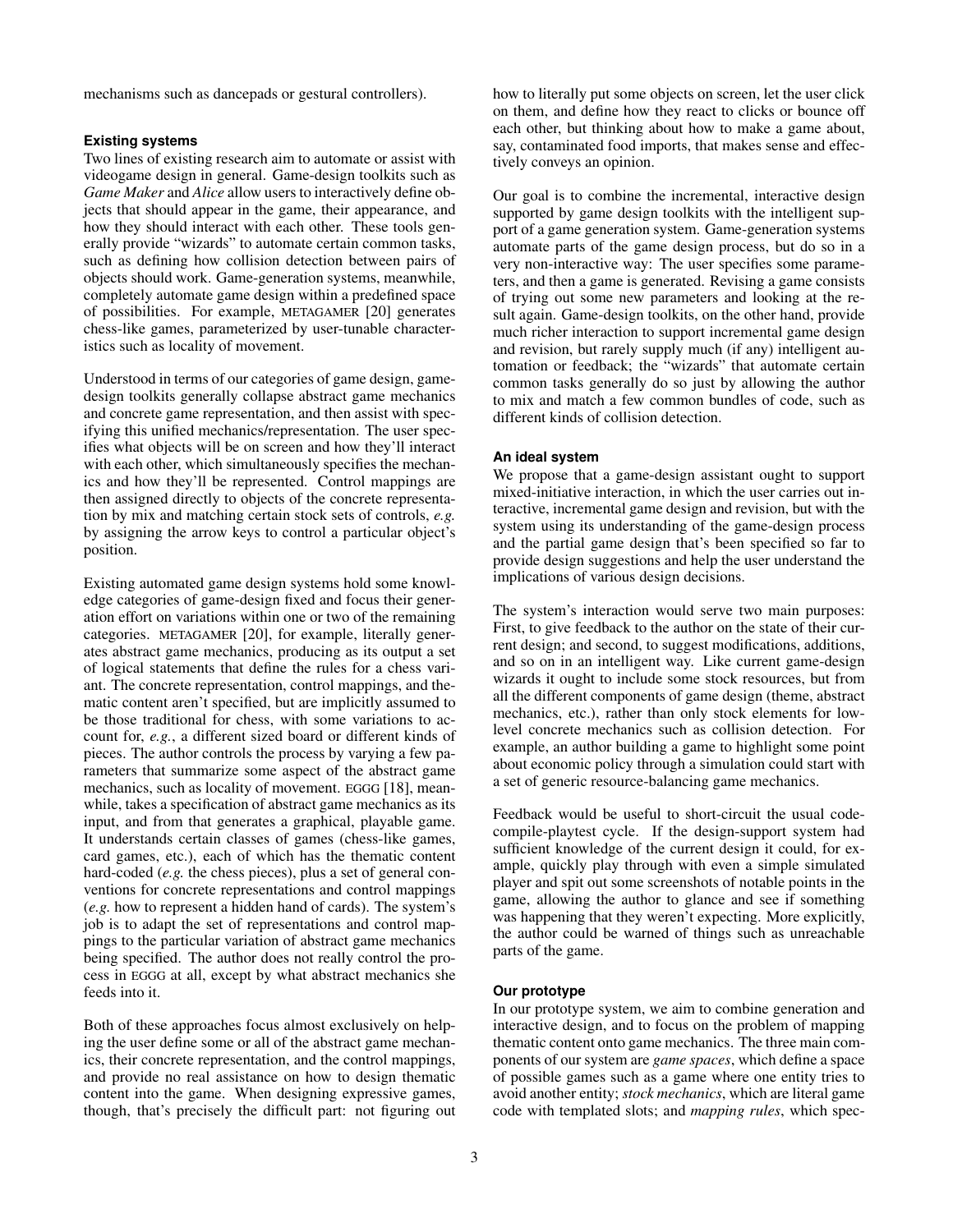

**Figure 1. Two mappings of a game from the attacker-avoidance game space in which a duck avoids a bullet.**

ify how a game space should map onto a stock mechanic to render a specific game within the space playable.

The game spaces are primarily thematic, but also include some assumptions about how the abstract mechanics would operate. For example, a game with one entity avoiding another has two entities (the avoider and the attacker), which must be chosen so that it "makes sense", in terms of commonsense knowledge, that one would be avoiding the other. This thematic content comes with an assumption that the game itself, however implemented, will involve a mechanic where the avoider tries to get away, and wins if successful, or loses if caught.

The stock mechanics are bundles of both abstract and concrete game mechanics that specify a fully playable game but with templated slots for some entities in the game. For example, one of our *WarioWare*-style mechanics (which we call *Dodger*) has one object moving across the screen, while another object that the player controls moves up or down quickly to get out of its way, as shown in Figure 1 (left).

Finally, the mapping rules ensure that the abstract-mechanic assumptions that are implicitly part of a game space are respected, by mapping the game space onto stock mechanics in such a way that the common-sense thematic constraints are preserved. For example, Figure 1 shows two different ways in which a game about a duck avoiding a bullet can be mapped onto two different stock mechanics. In the game shown on the left, the avoider (a duck) is mapped onto an avatar that the player moves up and down, while the attacker (a bullet) is mapped onto a computer-controlled sprite that moves left across the screen towards the player. In the game shown on the right, the the avoider (a duck again) is mapped onto a computer-controlled sprite that moves randomly, and the player controls crosshairs to play the role of the attacker (a bullet again), which isn't explicitly shown. These examples of mappings are straightforward one-to-one mappings, but more complex mappings can also be constructed, where for example animate and inanimate objects map differently, and other parts of the game are changed based on properties of the specific terms being filled into the slots.

In our example *WarioWare* domain we've so far defined three game spaces that map onto five sets of stock mechanics [17]. The three game spaces are an attacker-avoidance game, a reservoir- or meter-filling game, and an acquisition game. The five stock mechanics are *Dodger*, which shows a side view in which a player dodges an incoming object; *Shooter*, which shows a target crosshair the player uses to shoot an object; *Pick-Up*, in which the player runs through a maze to pick up an item; *Pump*, in which the player button-mashes to raise a meter; and *Move*, in which a player button-mashes to move across the screen. We'll use the attacker-avoidance game space as a running example.

Once a game space is defined, a constraint-solving backend finds possible specific games that fit in the space, guided by input from the player. In our prototype, the player is asked for a noun and verb, and then given a sequence of microgames where the terms are filled in based on similarity to their requested noun and verb (as measured by distance in the WordNet hierarchy). The specific game from the game space is then mapped onto one of the stock mechanics based on mapping rules specified by the author. In our current examples these are straightforward one-to-one mappings; for example, an attacker-avoidance game maps onto a Dodger stock mechanic by putting the avoider as the entity that's dodging (and controlled by the player) and the attacker as the thing to dodge. The filled in stock mechanic is then compiled and a custom playable game for the mobile Java platform is generated.

We focus in this paper on the authorial process of defining a game space. A full system would support the author in defining and mixing and matching interesting mappings to stock mechanics, and provide support for modifying and reasoning about the mechanics themselves, rather than restricting the author to a set of stock mechanics.

# **DEFINING GAME SPACES VIA CONSTRAINTS**

The author in our system defines a game space by specifying variables, which are marked as nouns or verbs, and constraints on the variables. The constraints are either on the values that individual variables can take, or on how the values of multiple variables must relate to each other. The author may specify the constraints using relations in the ConceptNet [13] and WordNet [7] databases, as well as some combinations of the two and logical operators like *and* and *or*. Figure 2 shows the set of variables and constraints specifying an "avoid" game, where one noun avoids another noun, which we'll use as an example. Note that a user of the interactive tool need never see this raw game description; see Figure 3 for the graphical view.

#### **ConceptNet and WordNet**

ConceptNet is a graph-structured common-sense knowledge base extracted from OpenMind [22], a collection of semistructured English sentences expressing common-sense facts gathered from online volunteers. ConceptNet's nodes are English words or phrases, and its links express semantic relationships such as *(CapableOf "person" "play video game")*. In our current prototype, *CapableOf*, *CapableOfReceivin-*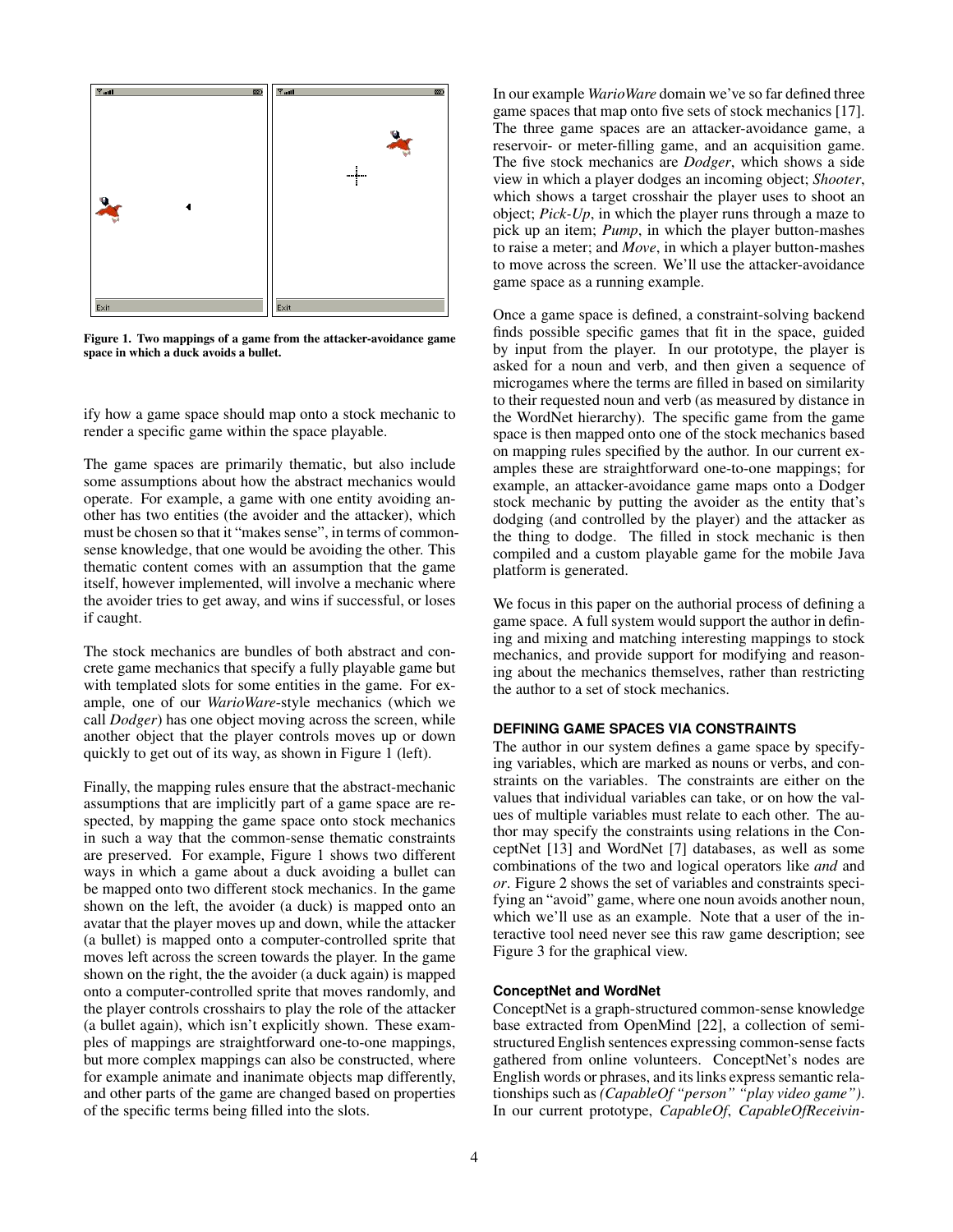```
noun Avoider
noun Attacker
verb Attack_verb: shoot, attack, damage, chase, injure, hit
constraint: (ConceptNet CapableOfReceivingAction ?Avoider ?Attack_verb)
constraint: (WordNet hyponym ?Avoider "animate thing")
constraint: (or (and (WordNet hyponym ?Attacker "projectile")
                     (ConceptNet CapableOfReceivingAction ?Attacker ?Attack_verb))
                (ConceptNet CapableOf ?Attacker ?Attack_verb))
```
**Figure 2. A definition of an example game space, specifying games where an Avoider avoids an Attacker. See text for explanation, and Figure 3 for the graphical view of this game space.**

*gAction*, *PropertyOf*, and *UsedFor* are the most useful relations.

WordNet is a hierarchical dictionary of English words. A word below another one in the hierarchy is a specialization of the higher-up one (the higher word is a "hypernym" and the lower one is a "hyponym" if a noun or "troponym" if a verb). This can be used to constrain variables in a game space to specific types of words; for example, constraining a noun to be a hyponym of "animate object" makes sure that inanimate objects aren't put into the slot of a stock mechanic where they wouldn't make sense. More generally, WordNet allows us to perform taxonomic generalizations over relations defined in ConceptNet.

Compared to more formally specified common-sense knowledge bases such as Cyc [11] and ThoughtTreasure [16], these databases use natural language and relatively loose semantics. This is nice because it allows an author to interact with the databases without having to learn how to navigate a particular formal ontological framework in order to define their game spaces. In addition, ConceptNet's natural-language approach to common-sense knowledge has been useful for a number of previous applications [12]. However, having the knowledge base in natural language does have some drawbacks when it comes to ambiguity and inability to usefully respond to complex queries, and indeed, helping an author navigate these difficulties is one of the main goals of our interactive approach to defining common-sense constraints.

ConceptNet has the more serious drawback of weak coverage: it knows that a duck can be shot, but not that a pheasant can be shot, for example. Fortunately, combining queries to ConceptNet with hierarchical information from WordNet mitigates this problem to a large extent. In specifying a particular ConceptNet constraint, the author can specify whether WordNet "inheritance" should be performed on any of the terms or variables in either direction (towards more general or towards more specific words). For example, the query about whether a pheasant can be shot should have hypernym (towards more general terms) inheritance enabled on "pheasant", and would therefore return true, because from WordNet we find that a pheasant is a type of animal, and ConceptNet knows that animals can be shot.

#### **Example: An attacker-avoidance game space**

Figure 2 shows an example game space specifying games where an *Avoider* tries to avoid an *Attacker*. The game space is defined by three variables—those two nouns plus a verb (*Attack verb*)—and several constraints between them.

The nouns can implicitly range over any noun for which the system has graphics, subject to the constraints. The verb is specified to be one of five verbs that the author has chosen as representative of the type of action to take place in the game. The constraints specify how to bind these variables to specific terms from ConceptNet so as to maintain the common-sense semantics of "attack" and "avoid".

The first constraint specifies that the Avoider has to be capable of serving as the direct object of the Attack verb (represented by the *CapableOfReceivingAction* relation in ConceptNet); hypernym inheritance is done on the Avoider (not shown in the figure for simplicity). The second constrains the Avoider to being an "animate thing", since it must move to avoid the Attacker. Some inanimate things could sensibly function as Avoiders, especially humorously (a piece of bread trying to avoid a toaster, say), but specifying which of them makes sense gets trickier, so in this example we as the authors have simply decided to limit the game space to consider only animate things as Avoiders.

The third constraint is somewhat more complex. The most obvious constraint to add is that the Attacker must be CapableOf the Attack verb (with hypernym inheritance on the Attacker). After trying this, however, it turns out to preclude many games that we think of as canonical in the avoider game design space. Something trying to avoid a bullet, for example, is excluded because a bullet isn't itself CapableOf "shoot": A bullet doesn't shoot, but is shot, and therefore isn't *CapableOf*, but rather *CapableOfReceivingAction* shoot. We informally except it to serve in the role of attacker and perhaps anthropomorphize it as "chasing" the Avoider, but those notions are too subtle for the common-sense databases that currently exist to capture. To take these cases into account, we've added an alternate possibility for fulfilling the last constraint: If an Attacker is a projectile (according to WordNet), then we check whether the Attack\_verb can sensibly act on *it*, rather than whether it can sensibly act out the Attack\_verb.

Specific games in this game space are then mapped by authorspecified rules to either of two sets of stock mechanics. Figure 1 shows two example mappings of a game where a duck avoids a bullet. In one case, the player plays the duck and avoids an incoming bullet in a side-scrolling mechanic; in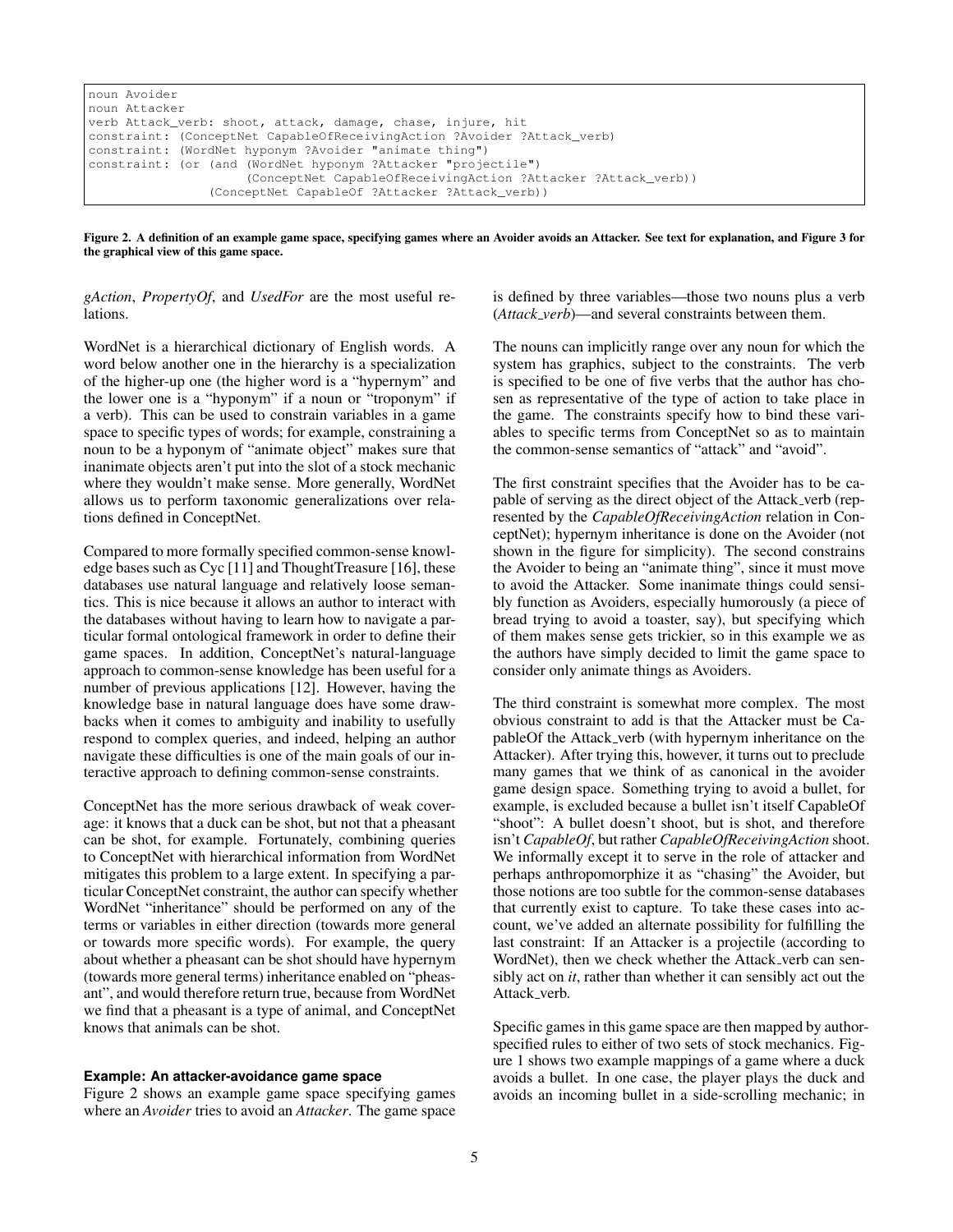

**Figure 3. The graphical view of the attacker-avoidance game space specified in Figure 2.**

the other, the player plays the implicit shooter of a bullet, and aims at the duck using a cross-hair targeting mechanic.

Providing a mechanism for specifying variables and constraints is not enough to support an author in the thematic mapping of game content. Given the vast size yet lack of completeness of common-sense knowledge bases, a game space defined by a given set of constraints will often produce counterintuitive results, including concrete games that the author doesn't expect, while excluding games the author might think are canonical in the game space. Thus an intelligent game authoring tool must support the author in dynamically exploring a game space, allowing her to ask the system why a given generated game is allowed by the current constraints and to iteratively modify constraints. In fact, it is this iterative exploration that is the heart of the leverage provided by an intelligent game design tool; the combination of human plus system can explore a much larger design space than an unaided human could, while the human provides heuristic search guidance that would be extremely difficult to encode in a fully automated system.

## **INTERACTIVELY DEFINING GAME SPACES**

The interface for specifying game spaces centers around a graph-structured view of the variables and constraints defining a game space, with a number of tools for querying and modifying it. Figure 3 shows the constraint graph for the example attacker-avoidance game whose raw textual specification was shown in Figure 2. Variables and constraints can be added or removed interactively (the constraint-satisfaction backend re-runs in the background after modifications are made). Some filtering is done in the interface so that only relevant additions are shown; for example, an author selecting two nouns and clicking to add a constraint will only get a list of constraint types relevant for pairs of nouns, which excludes those such as ConceptNet's *CapableOf* that involve verbs.

An author can query a particular variable to get a list of terms that could be bound to that variable when generating a real game, under some binding of other nouns and verbs in the game space. More helpfully, she can click on a particular word to get an explanation of why it satisfied the constraints.

Figure 4 shows an example from an earlier iteration of our attacker-avoidance game space. Before we tried "projectile" in the third constraint (see Figure 2 and previous discussion), we had tried "device"; the idea was that it would be nice if objects other than traditional projectiles could be used as projectiles anyway, like a hammer being thrown at the avoider. Upon adding that option, though, we got a game with a piano flying across the room, which, without some sort of context that wasn't present in this simple game space (say, a gorilla shown as throwing the piano at the player), didn't make much sense. The view in Figure 4 quickly lets the author click "Why?" to find out why: a piano is a both a device (according to WordNet) and *CapableOfReceivingAction* "hit" (according to ConceptNet), so fits all the constraints. Presumably a piano is a device for making music, and its keys can be hit, which isn't really what we had intended those constraints to mean. It's possible that we could've refined the constraints further to allow some nonprojectile devices while excluding others; we chose the alternate solution of limiting "device" further to "projectile". In an earlier, fully automated version of the system, we had to manually dig through debug output and trace through the ConceptNet and WordNet graphs in order to figure out why we were getting unexpected results such as this. This painful manual process was one of the motivations for moving towards an interactive game design assistant supporting visual exploration of game spaces.

To get a bigger-picture view of how all the variables and constraints in a game space interact, the author can get a list of some possible complete games; Figure 5 shows an example. The author can click on any particular term in this list to get an explanation as well. To provide a visual overview, we can also show the author a set of graphical screenshots of some of the concrete games in the game space, based on the separately defined game space to stock mechanic mappings, on which she can click to get textual description of the values filled in for the variables.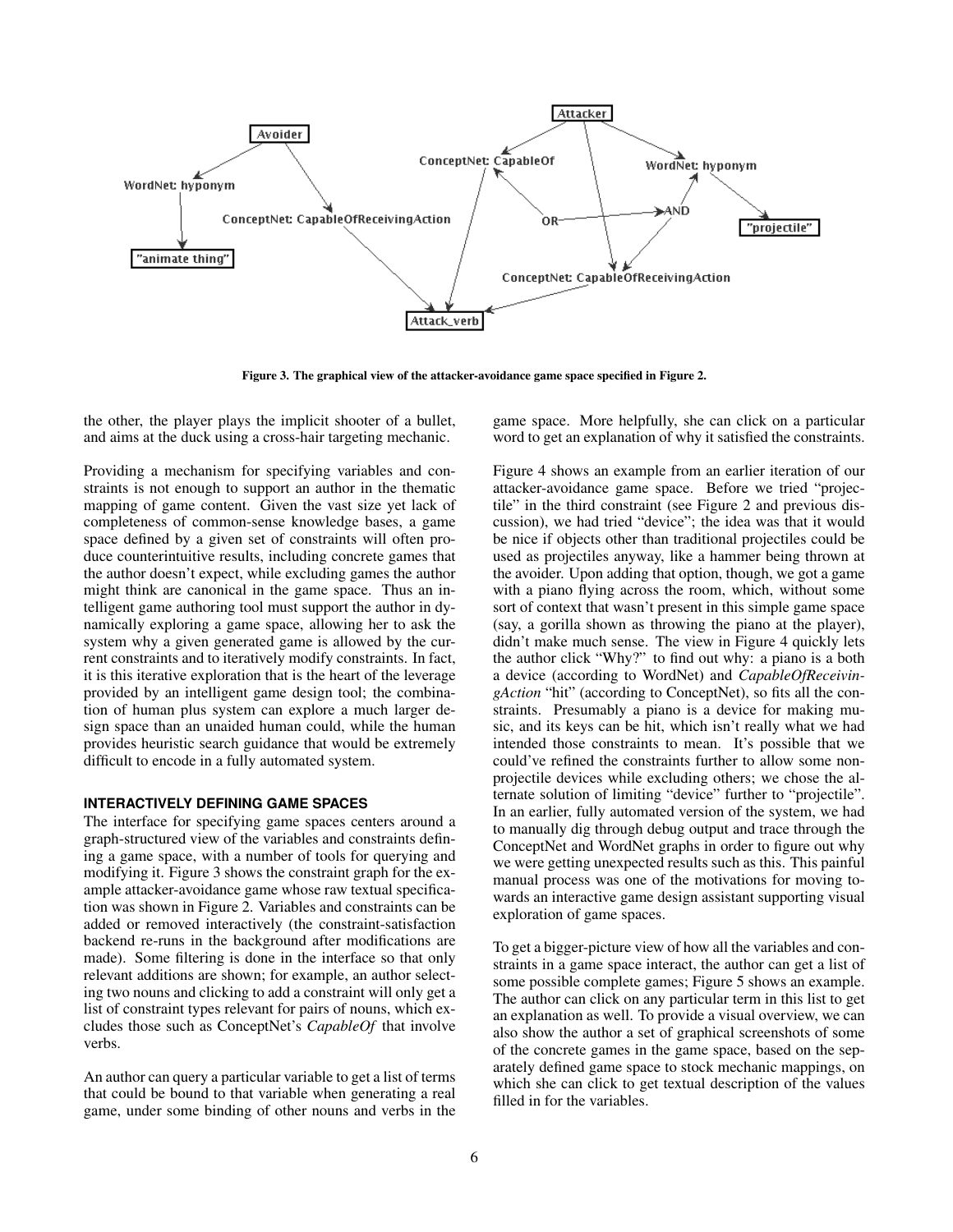The overall purpose of the interface is to make it possible for an author to efficiently use specific examples of games that do or don't fit her goals for the game space (or make sense at all, for that matter) in order to reason about general rules specifying what games should be included in and excluded from the space. To deploy a game, the author has two choices. If she wishes to deploy one or more concretely instantiated games, she can select concretely instantiated games from the examples generated by the system. In this case, the authoring system is serving as a "brainstorming assistant", providing help in performing thematic mapping onto game mechanics, and helping her to explore a larger design space than she might have been able to unaided. If she wishes to deploy a generative design space, in which games are generated at runtime as the player plays them, she can deploy a fully-automated version of the system, where the game spaces (variables + constraints) have been iteratively refined during authoring. In this case, the authoring system is helping the author to visualize game design spaces, and to refine constraints until the game space(s) reliably produce the author-desired range of games.

People often find it more intuitive to define categories by specifying prototypes rather than logical rules [21]. In recognition of that fact, some systems try to infer constraints from examples demonstrated by users, rather than requiring the users to specify explicit constraints; for example the graphical editor GRACE infers constraints on the relationships between elements of the design (*e.g.* in a CAD diagram) by user demonstration and some inference heuristics [1]. Those approaches succeed in domains where the constraints are simpler and more concrete, however. In the game-design domain, the state of common-sense reasoning isn't sufficiently advanced for us to reliably infer something like "a game about avoiding an attacker (where the attacker and avoider and their relationships 'make sense')" from some examples of games that should and shouldn't be in that space.

Rather than inevitably getting inferences from prototypes wrong, we try to help the author understand the constraints they're in the process of specifying—and in particular to understand what the system thinks the constraints they're specifying mean—by frequent reference to prototypical examples.<sup>6</sup> The goal is to make failures of common-sense reasoning explicitly visible so the author can recognize and work around them, helping the author to define an explicit set of rules that can be applied concretely and that are congruent with her goals. We hope this incorporates some of the intuitive advantages of a prototype approach without relying on inferences that, in the common sense domain of thematic mapping onto game mechanics, would be unreliable and result in confusion.

# **OTHER RELATED WORK**

While research on game generation and game-design wizards is most directly related to our work, there are several additional lines of related work.



**Figure 4. Possible assignments to a particular variable, letting us look for unexpected results and query why they satisfied the constraints.**



**Figure 5. Possible assignments to all variables, showing a more contextual view of assignments than the single-variable view in Figure 4. The author can query particular assignments here as well.**

Constraint-based approaches have been used to define "design spaces" for tasks such as designing buildings or user interfaces, or even composing contrapuntal music. Either an AI system or a person guided by the constraints then searches for solutions within these spaces [6, 1, 5, 19]. In these systems, however, both the constraints and the interactive exploration of the design space serve rather different purposes than in our system. In constraint-based design, the constraints are typically design parameters specifying what a system ought to do, such as load factors on structural components, required functionality of a user interface, or the rules of contrapuntal music. Interactive navigation in such systems is designed to help a designer explore within the space defined by those invariants; for example, to compose a particular piece of contrapuntal music while adhering to the constraints of that type of composition [19].

In our system, by contrast, constraints are a means to allow authorial expression while still retaining some degree

<sup>&</sup>lt;sup>6</sup>For the moment we don't explicitly choose examples to be prototypical; in future work it may be useful to identify examples that serve as particularly good prototypes.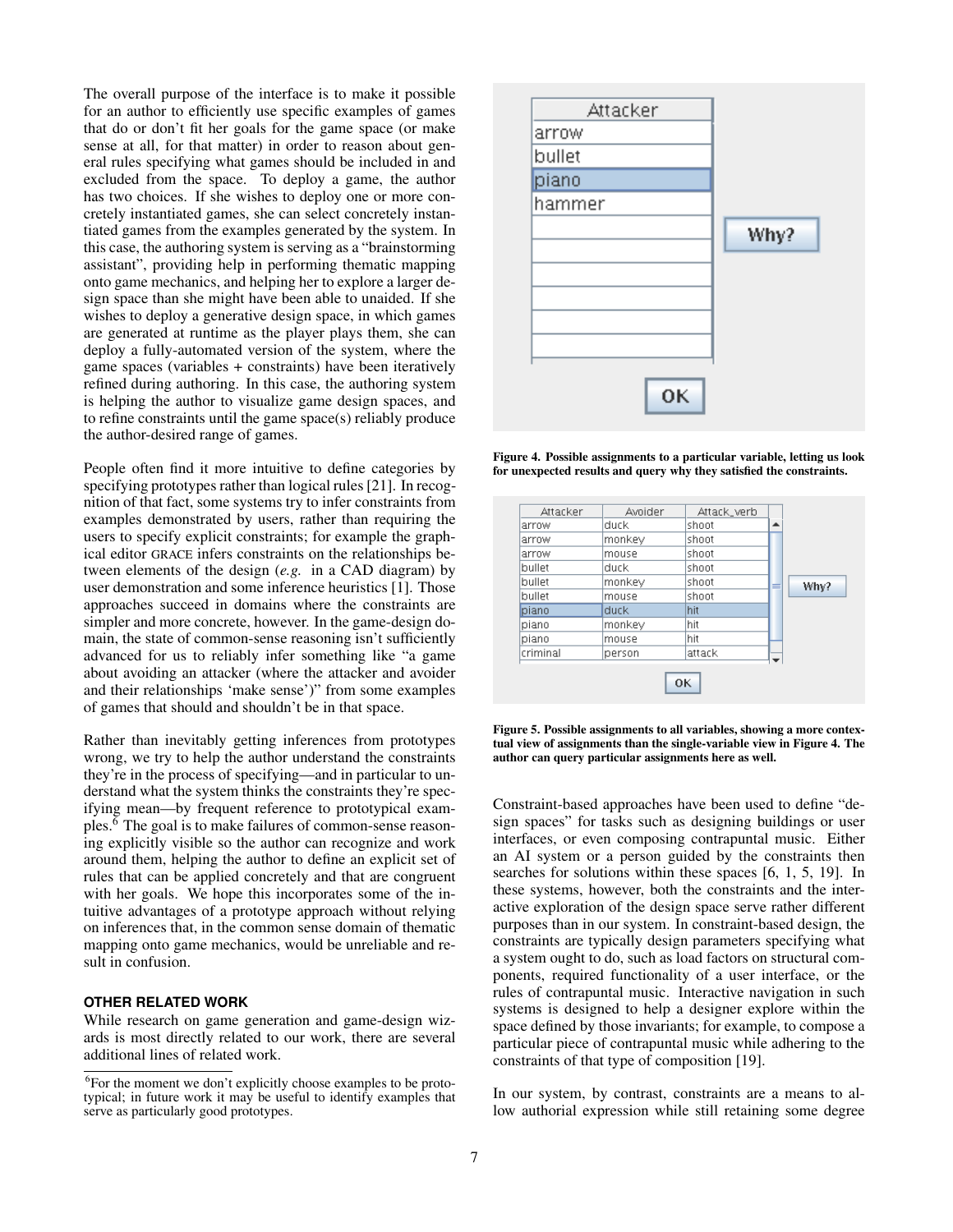of freedom that the system can use online to customize the games to a player's input: The author is *expressing* some desired invariants, rather than working subject to them. The interactive design process is therefore intended to help the author reason about the constraints themselves in order to help her understand the current design space, and decide whether to add, remove, or revise constraints to modify it. This does have more similarity to the graphical editor GRACE, which infers constraints by demonstration and explains to users what constraints were inferred and why. Our focus is somewhat different, since we don't infer constraints automatically, but instead focus on explaining the effects of the existing set of constraints and how they might operate and interact in unexpected ways.

Allowing an author to partially specify a game which is then fleshed out into a specific complete game at runtime in response to player interaction shares some similarity with partial programming [2, 3]. However, partial programming is task-oriented, designed to allow an author to specify a partial solution to a problem while marking parts of the program for the system to adapt online in response to specific situations, generally using statistical machine learning techniques. Since our partial specifications are meant as a tool of authorial expression rather than as a way of making it easier to write programs that accomplish functional tasks, both the motivation and technical details of our approach differ [14].

There is some similarity between our authorial support tool and interactive knowledge acquisition tools. Helping an author specify a space of games can be seen as acquiring knowledge about game design, and so the design issues overlap somewhat with knowledge acquisition systems. We incorporate some suggestions from the literature on the use of tutoring-style interaction in knowledge acquisition [9]. Rather than merely passively allowing an author to specify their ideas about game design, we aim to provide frequent reflection back to the author of what the system thinks it's learned about the author's ideas thus far, in the form of example games generated with the current set of constraints, and explanations of why they fit those constraints. ComicKit [23] also uses ConceptNet to facilitate knowledge acquisition, though it does this in the form of one-shot suggestions that complete user-entered partial scripts, rather than offering iterative reflection over the consequences of the currently entered knowledge.

#### **CONCLUSIONS AND FUTURE WORK**

We propose a game-design assistant to help authors with the full game design process, not only with the implementation process that current tools assist with. We propose that such a system should support the following three tasks. First, it should help authors understand the state of a partial game design, reflecting back to them what the system understands about the current design so the authors can more easily find inconsistencies and design flaws. Second, it should suggest modifications or automatically fill in design details, both to help novice designers and to make the process less tedious. Finally, it should provide support for some automatic design to be pushed into the run-time game itself in ways specified by the author, for example to allow games to customize themselves to particular players.

Our prototype system focuses on a subset of this goal. It allows authors to define thematic "game spaces", that is, the space of real-world references a game can make, by specifying sets of nouns and verbs that comprise the abstract entities and action in the game, and constraints on how these entities must relate to each other to create a game that's both sensible and in the intended space. The constraints are specified in terms of the ConceptNet and WordNet common-sense databases. Our system focuses primarily on helping the authors to understand the current state of their design by automatically generating example games in the game space, and supporting the author in iteratively modifying the game space.

With respect to the full set of desiderata for a game-design assistant, our prototype can be seen in two ways, depending on how the game spaces are deployed to the player. A game space can be deployed as an author-defined space of possible variation, within which specific games are generated at run-time based on player interaction. In this view, our author-support tool works to help the author understand their design-in-progress, and to reason about how automatic design/customization will operate when it's pushed into the run-time game.

Alternately, a game space can encode knowledge about designing a particular type of game (something more specific than a game genre), within which specific games would be designed by novice authors. In that view, defining game spaces is part of building the knowledge that should go into a game-design assistant, and would be done by people with some knowledge of game design. A novice designer could then use a tool with many of these game spaces already predefined and would explore specific designs within those spaces. Should that prove too limiting past a starting point, they could then escape back into something like the the tool described in this paper to understand and edit the "metalevel" of game spaces rather than treating them as fixed.

Other future improvements can take place along a number of avenues. We currently have simple mappings from game spaces to stock game mechanics. An author-support interface to allow more complex mix-and-matching between game spaces and mechanics would allow for more easily defining interesting new types of games. More fundamentally, removing the "stock" in the stock mechanics and allowing iterative and interactive design of the game mechanics themselves would get us much closer to our ultimate goal of a game-design system that supports the author in all aspects of the game-design problem.

Our system also currently focuses on giving feedback to the author on their design so they understand how commonsense reasoning operates or fails to operate. There is plenty of room for more in the way of constructive suggestions. Expert game designers draw on a wide range of common game-design tropes; a system might help guide a novice